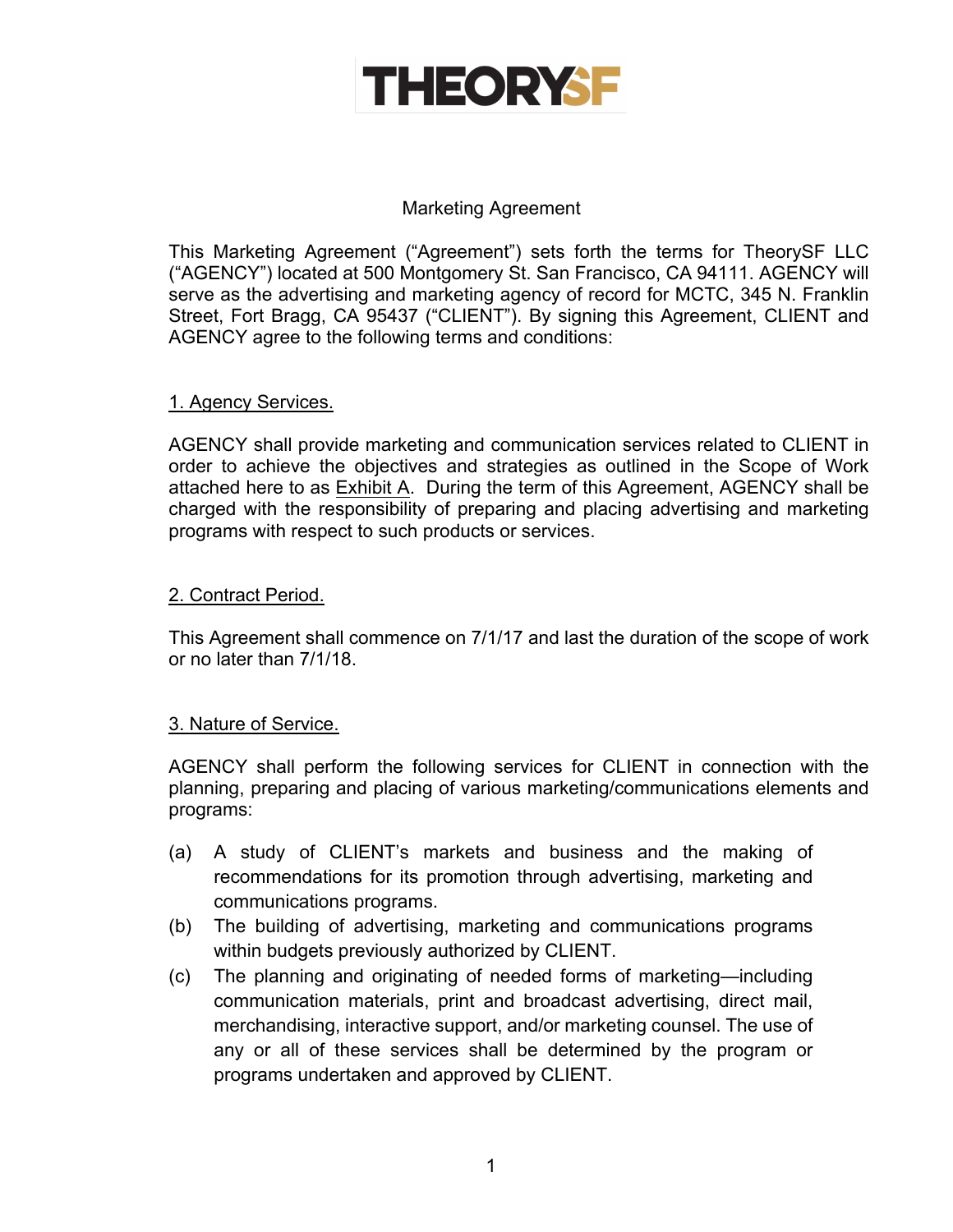

- (d) Exclusive purchasing and production of the necessary layouts, artwork, photography and any other elements of production, talent and all related expenses necessary, for the reproduction of work created by AGENCY.
- (e) Purchasing of all printing or any other materials necessary for the reproduction of work created by AGENCY.
- (f) Billing CLIENT promptly for all expenditures made by AGENCY on CLIENT's behalf, and keeping adequate records of CLIENT's marketing operations.
- (g) Counseling CLIENT in regard to its marketing activities and seeking new ways to improve its marketing to make it more productive and to advance its business objectives through the use of advertising, marketing and communications programs.

## 4. Compensation.

(a). Project Fee:

Agency will charge Client \$100,000 to provide the services outlined in the scope of work.

Agency will bill \$8,333 monthly with the first payment due on 7/1/17.

Based on CLIENT's blended agency rate of \$225 per hour, this equates to 444 total agency hours. We do not anticipate any out-of-pocket expenses or production fees in this time period. If we do need to incur out-of-pocket or production expenses, we will ask for approval by client ahead of incurring them.

#### (b) Project Pricing:

AGENCY will provide project estimates to CLIENT for authorization prior to beginning work on any project. All project estimates will be subject to approval by CLIENT. AGENCY will execute creative, production and media functions according to the pre-approved project estimate. It will be the responsibility of AGENCY to notify CLIENT if a change in the scope of project will result in cost overruns. Any additional charges that are due to a change in project scope must be pre-approved by CLIENT.

#### (c) Project Rates:

Rates for specific projects will be billed in accordance with AGENCY's blended rate of \$225 per hour.

#### (d) Third-Party Vendors: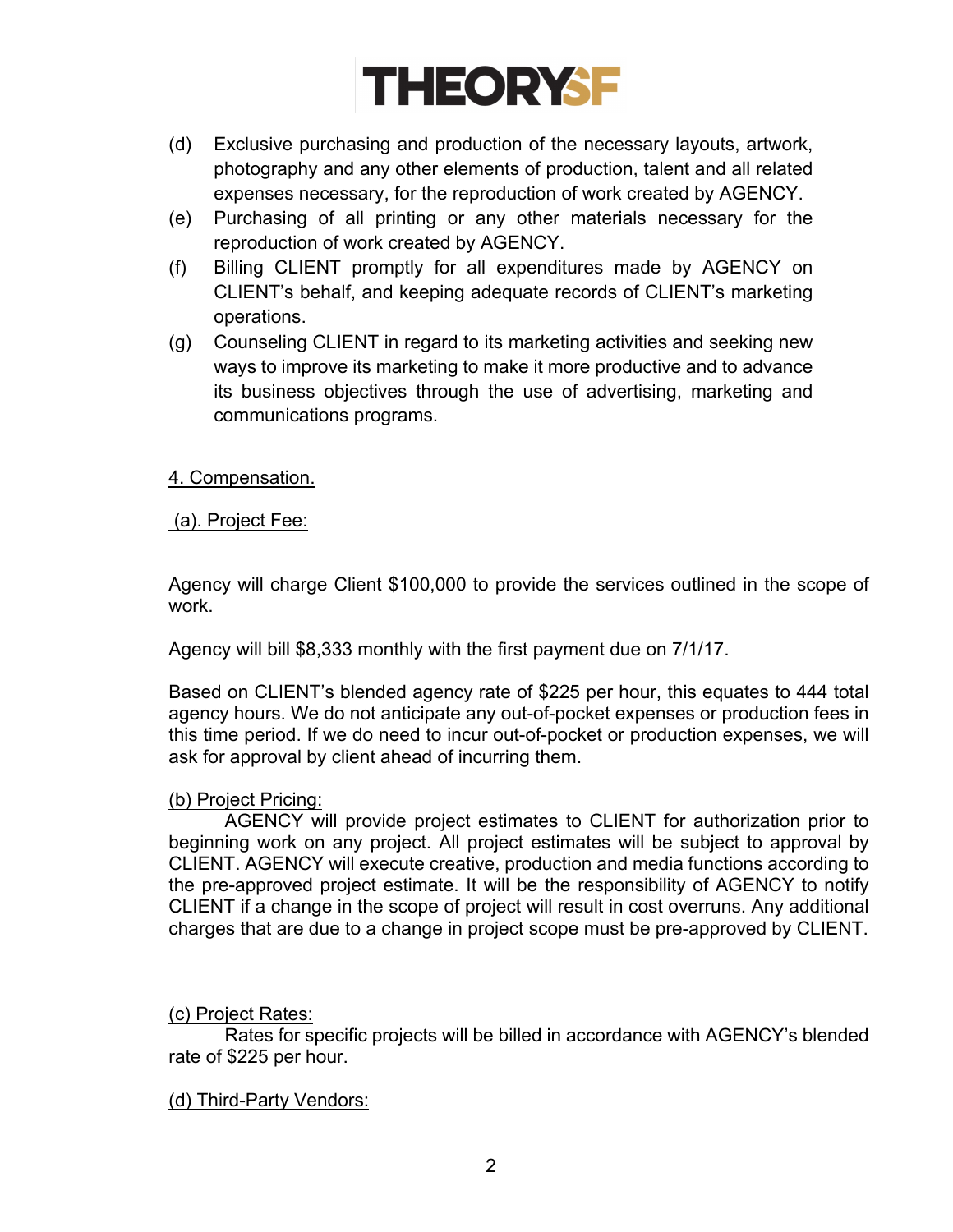

To ensure quality printing and cost management, AGENCY shall provide professional oversight of third-party vendors including, but not limited to, printing, photography and stylists as part of the service.

#### (e) Travel:

For the agency services contemplated above, AGENCY does not expect to incur travel expenses beyond those already contemplated in the scope of work. For travel above and beyond the current scope of work as listed in Exhibit A, Agency shall bill at cost all "client approved" reasonable and related out-of-pocket expenses, including, but not limited to: travel, meals and lodging; telephone; postage; messengers; shipping; etc. The agency will be responsible for travel arrangements.

#### (f) Cancellation of Projects

If CLIENT cancels part or all of an authorized research project, advertising schedule or marketing program after the creative work is in process, AGENCY shall bill CLIENT for associated time and materials, including layouts, art, non-cancelable space or time, short rates and any and all other costs actually incurred. CLIENT shall be credited for all pre-paid projects as such pre-payment is more fully described in Section 5(b) below. In the event a project is cancelled, CLIENT shall be entitled to a credit of its account.

#### 5. Billing and Payment Procedures.

(a) Billing and payments shall be made by AGENCY as an agent for CLIENT, a disclosed principal, in all dealings with media and third-party vendors. All media buys are pre-paid in accordance with Paragraph 5(b) as contained below herein.

(b) The production costs of any materials decided upon and pre-approved by CLIENT will be billed in advance as based on the project estimate referenced in Section 4(b) above. Each project will be invoiced and all work shall be guaranteed at that price unless there is a change in scope by CLIENT. AGENCY shall notify CLIENT that a change in the scope of the project will result in additional charges. Any additional charges must be pre-approved in writing by CLIENT prior to said increases being billed to CLIENT as an additional cost.

(c) The total amount of all production proposals will be billed at 75% upon acceptance of each proposal with the balance due upon completion and acceptance of the work. All billing has payment terms of net thirty (30) days from receipt of invoice. All agency fees are due based upon the payment schedule listed in 4(a) above.

#### 6. Commitments to Third Parties.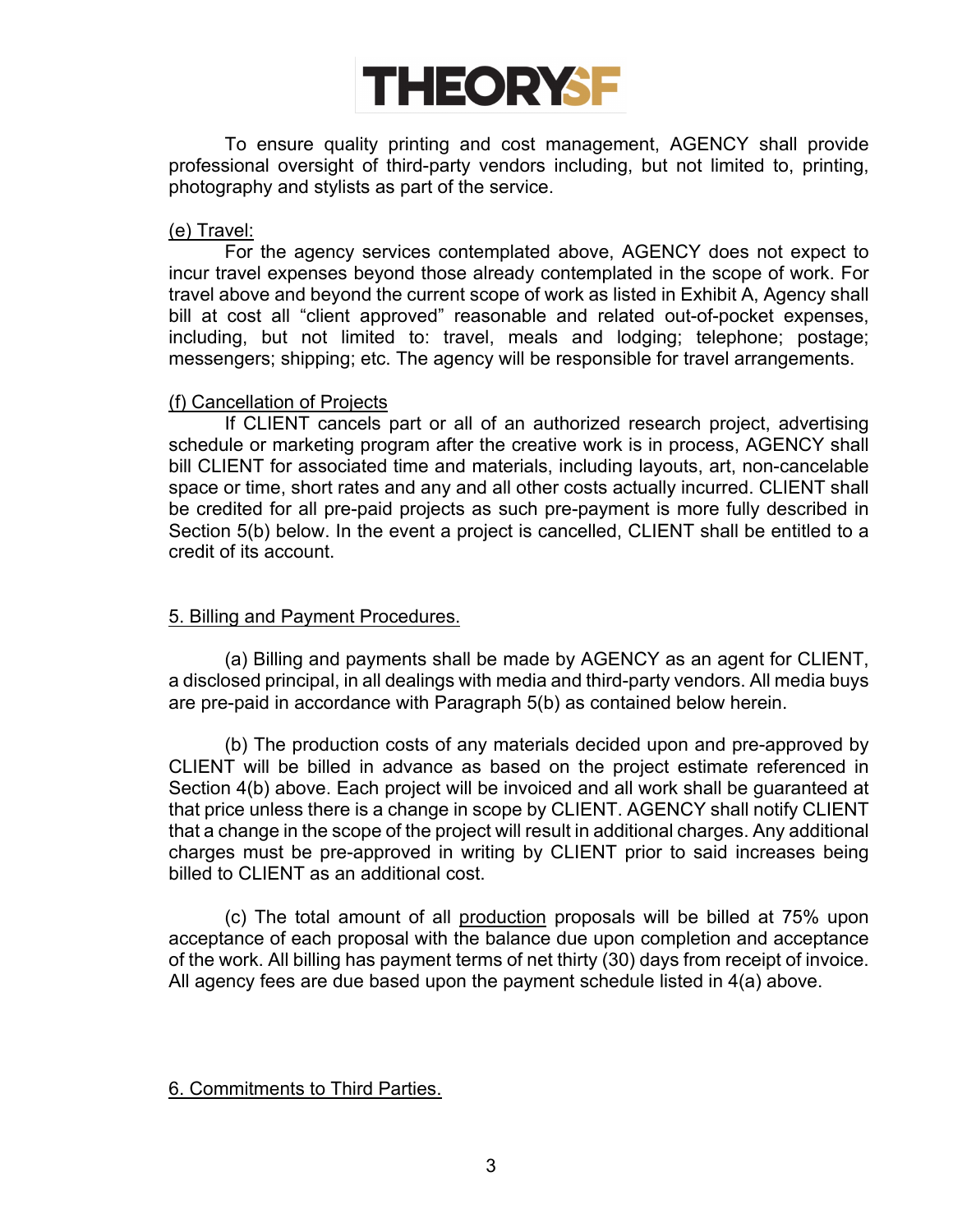

(a) All purchase of space and facilities and all engagement of talent, with respect to advertising, shall be subject to prior approval by CLIENT.

(b) If CLIENT cancels or terminates any previously authorized purchase or project, AGENCY shall promptly take all appropriate action and CLIENT will pay for costs incurred up to the date notice of cancellation was given to AGENCY, as well as any cancellation fees.

#### 7. Non-Competition.

AGENCY agrees to refrain, during the term of this Agreement, from acting as advertising agency for any products that are directly competitive with CLIENT's core product. CLIENT agrees not to name any other agency its "Agency of Record" for the term of this Agreement, and CLIENT shall use its best efforts to utilize AGENCY as the Agency of Record.

#### 8. Confidentiality.

In the performance of the services contemplated by this Agreement, Both Client and AGENCY agree to hold in strict confidence all Confidential Information that AGENCY receives relating to CLIENT's business. "Confidential Information" includes but is not limited to: proprietary information, trade secrets, specifications, drawings, sketches, models, samples, computer programs, technical or business information, data, and other information whether written, oral or otherwise furnished by CLIENT to AGENCY in performance of this Agreement. All Confidential Information shall remain the property of CLIENT and AGENCY will not divulge or otherwise communicate such information to a third party without prior written consent by CLIENT. Upon termination of this Agreement, all Confidential Information, whether in original format or copies, and in written, graphic or other tangible form shall be returned to CLIENT. Confidential Information does not include information that is within the public domain, or was known to AGENCY prior to disclosure by CLIENT. This Section 8 shall survive termination of the Agreement.

#### 9. Warranties and Representations.

AGENCY warrants and represents: (i) that the services will be performed in a professional and workmanlike manner and in accordance with applicable industry standards for the industry; (ii) that the personnel used to perform services shall have the appropriate training and qualifications to undertake the services; (iii) that any deliverable created pursuant to the services provided herein, or any portion thereof, does not infringe upon or misappropriate or otherwise violate any patent, copyright, trade secret, or any other third-party proprietary right; (iv) that AGENCY will not portray CLIENT in a false light, or in an untrue, libelous, or disparaging manner; (v) that it is responsible for the payment of compensation to its personnel, including all personnel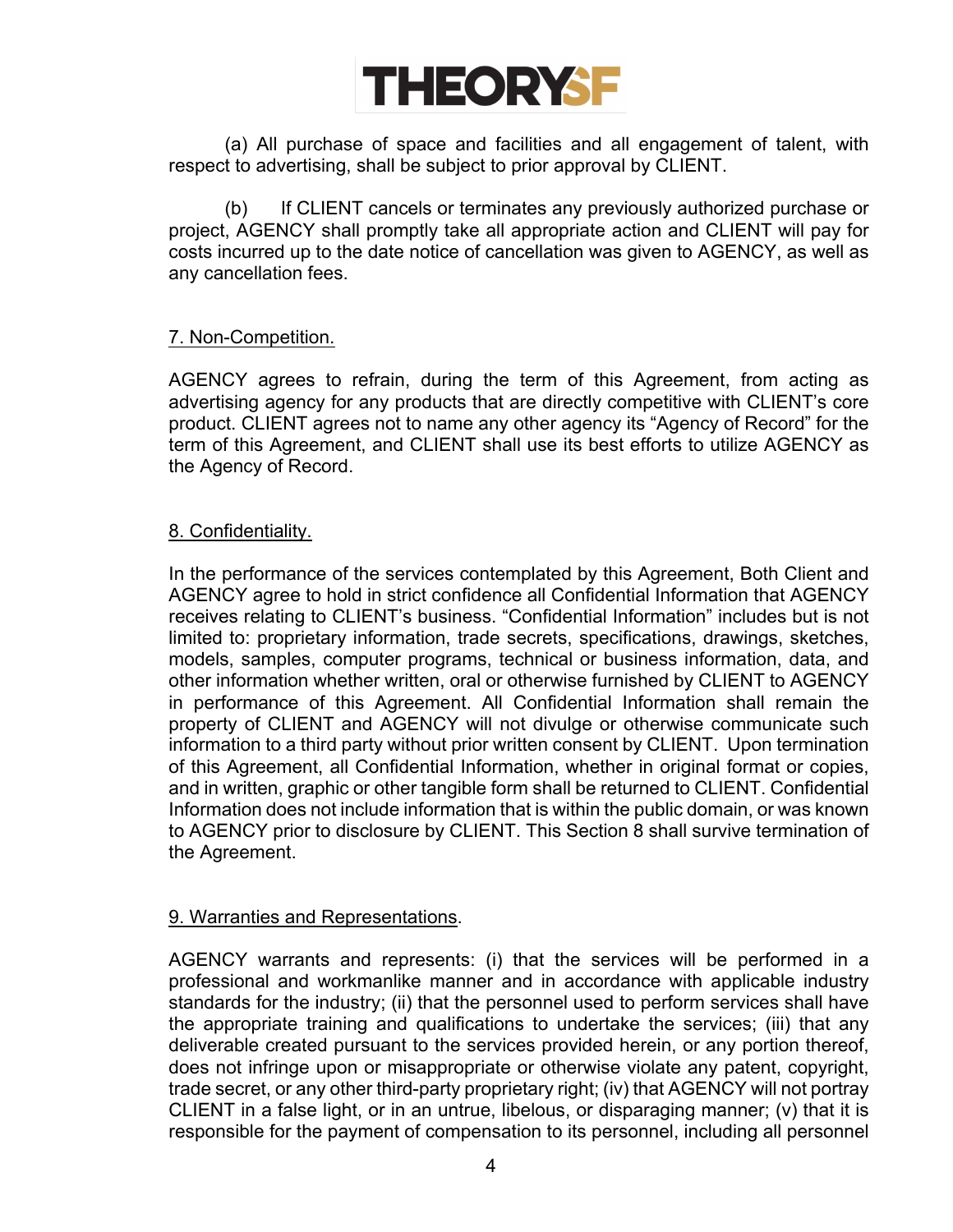

assigned to the performance of services herein, federal and state income tax withholding, social security taxes and unemployment insurance applicable to such personnel as employees of AGENCY; (vi) that it is responsible for the procurement and maintenance of workers' compensation coverage sufficient to meet the statutory requirements for its personnel who are engaged in the performance of the undertakings herein.

#### 10. Indemnification.

Each Party (each an "Indemnifying Party") agrees to indemnify defend and hold the other party, its officers, directors, employees, and affiliates (each an "Indemnified Party") harmless from and against all damages, claims, costs, fees (including reasonable attorneys fees) and expenses arising from or related to the negligent acts or omissions of the Indemnifying Party.

AGENCY agrees to indemnify and hold CLIENT harmless from and against any liabilities, claims, damages, costs, expenses, and fees (including reasonable attorneys fees) arising from or related to claims relating to libel, slander, defamation, invasion of privacy, plagiarism, unfair competition, idea misappropriation, or infringement of copyright, property right, title or slogan arising from or in relation to the advertising, promotion, publicity or other materials prepared by AGENCY under this Agreement.

#### 11. Materials and Ideas.

(a) Upon full payment by CLIENT of any amounts payable to AGENCY under this Agreement, and except to the extent that rights therein shall have been specifically reserved by third parties with CLIENT's knowledge, each and every idea, design, concept, original composition, advertising, plans, unique campaign ideas, slogans, copy themes, preliminary sketches, layouts, copy, finished artwork, television and radio commercials, finished marketing programs, and all other work and material created, developed, designed, prepared or acquired by AGENCY for CLIENT and paid for or used by CLIENT (except for work product, which may not be purchased outright by AGENCY as referred to in Section 14.a.(ii) ("Advertising Materials")), shall be considered works made for hire for all purposes, including for the purposes of interpretation under U.S. Copyright Law, 17 U.S.C. Sec. 101, et seq., and will become the exclusive worldwide property of CLIENT and may be used by CLIENT free from any claim by AGENCY thereafter at any time, subject to the terms of any license or permission pursuant to which AGENCY may have obtained the use of such material.

(b) To the extent that such Advertising Materials are not considered works made for hire, AGENCY shall promptly execute, acknowledge and deliver to CLIENT any assignments or other documents which may be reasonably requested by CLIENT and which we have a right to do in order to transfer and assign all right, title, and interest in the Advertising Materials to CLIENT or any affiliate of CLIENT, including,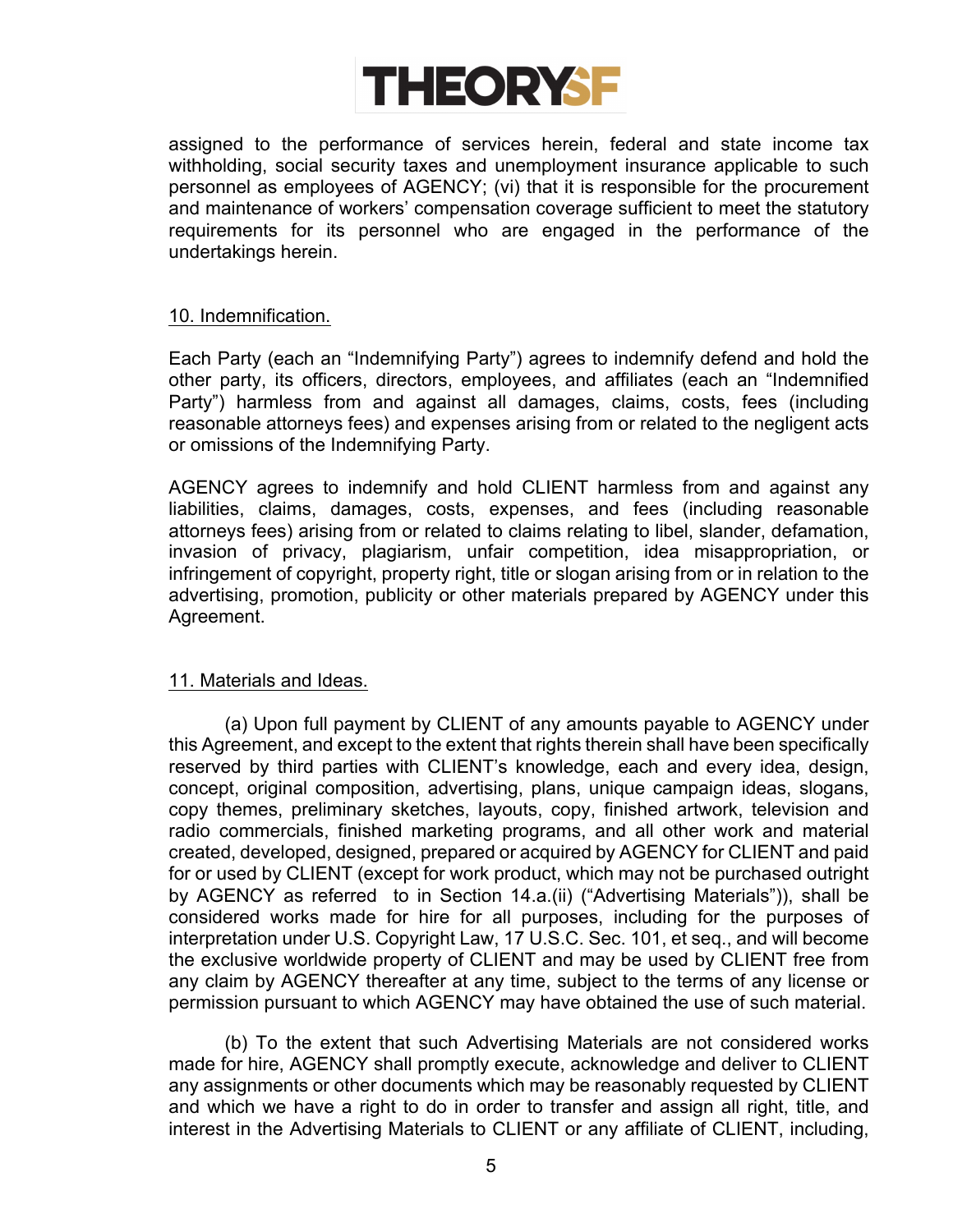

without any limitations as to time or territory, the right to copyright, use, display, publish, reproduce, alter, prepare derivative works and otherwise lawfully use the Advertising Materials for art, advertising, trade or any other lawful purpose whatsoever, in or through any media or combination of media, now existing or yet to be invented. In the event that AGENCY fails to execute such instruments when requested by CLIENT, CLIENT is hereby irrevocably granted such Power of Attorney to execute such instruments on behalf of AGENCY and such Power of Attorney is coupled with an interest. The provisions of this Section 11.b do not apply to artwork or other materials contracted for by AGENCY with outside suppliers from whom AGENCY are unable to obtain a blanket assignment of rights. In all such instances, AGENCY will inform CLIENT and obtain CLIENT's approval, in advance of performing any work hereunder, of any and all restrictions on the use of such artwork or other materials.

(c) AGENCY shall place CLIENT's copyright notice on all Advertising Materials in such locations and styles as directed by CLIENT. Upon CLIENT's written request, AGENCY will prepare and file applications for Copyright Registration at CLIENT's expense and in CLIENT's name.

(d) AGENCY will not use any trademark, name, slogan, logo or phrase in CLIENT's advertising, whether developed by AGENCY or not, unless it has been previously approved by CLIENT. The parties agree that any trademarks, names, slogans, logos or phrases developed by AGENCY under this Agreement, are the sole property of CLIENT. AGENCY will not obtain, or attempt to obtain, during the term of this Agreement, or at any time thereafter, any right, title or interest in or to any trademarks or other intellectual property owned by CLIENT

(e) The covenants made in this Section 11 shall survive the termination of this Agreement.

#### 12. Default.

If CLIENT fails to pay any undisputed invoice within the payment terms, CLIENT will be deemed to be in default under this Agreement. CLIENT shall have a thirty (30) day period to cure such deficiency. If CLIENT fails to cure such deficiency within the 30 day cure period, AGENCY may terminate this Agreement upon 24 hours written notice. AGENCY reserves the right to cancel and rescind all arrangements in the event CLIENT fails to cure any default.

If AGENCY fails to provide project deliverables, or provide a refund or credit pursuant to paragraph 4(g), AGENCY will be deemed to be in default under this Agreement. AGENCY shall have a thirty (30) day period to cure such deficiency. If AGENCY fails to cure such deficiency within the 30-day cure period, CLIENT may terminate this Agreement upon 24 hours written notice. CLIENT reserves the right to cancel and rescind all arrangements without liability in the event AGENCY fails to cure any default.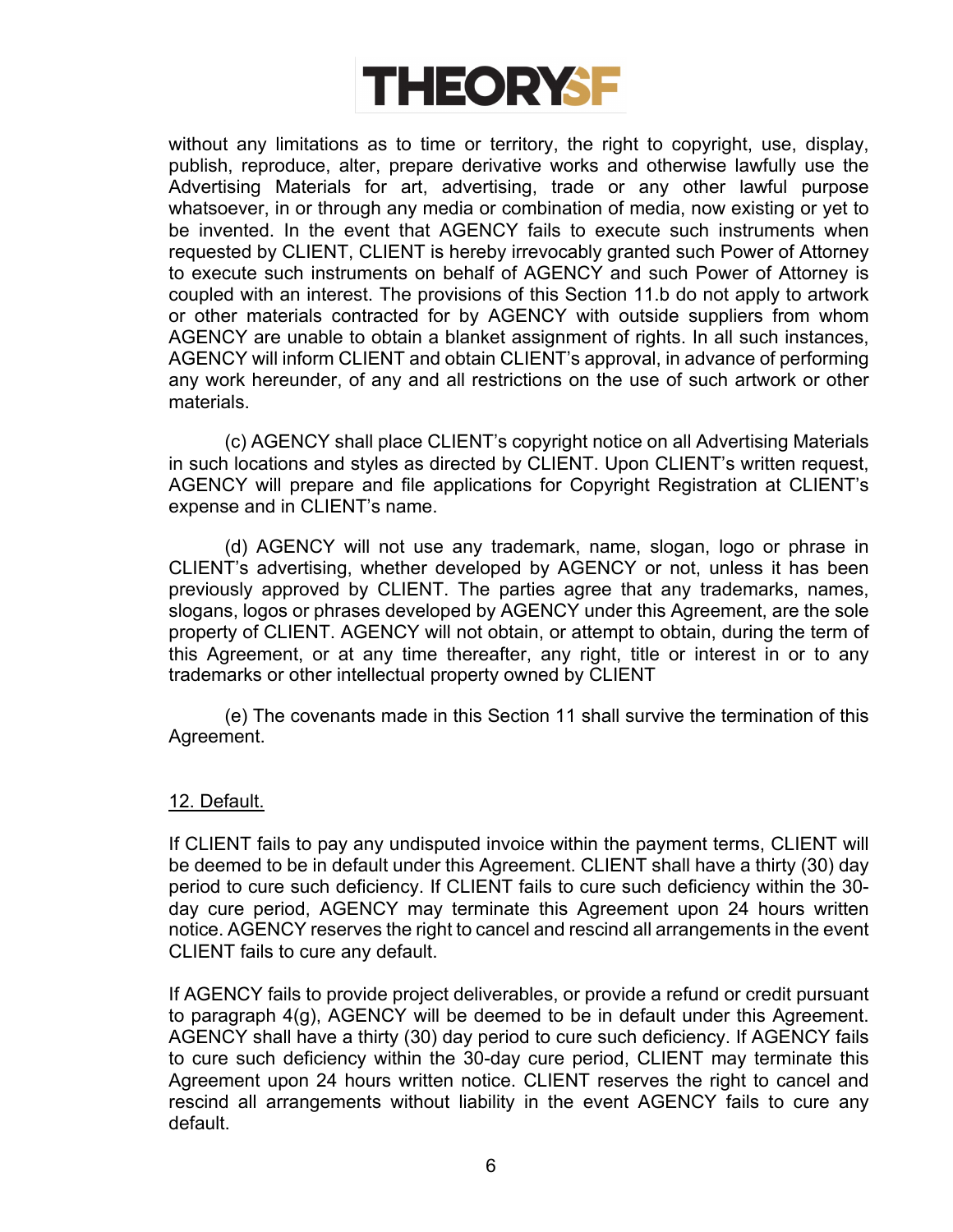# **THEORYSF**

In the event of such default of payment, the defaulting party agrees to pay all collection costs, including court costs and reasonable attorney's fees of the non-defaulting party.

## 13. Bankruptcy.

If either party hereto shall be adjudicated as bankrupt, or any order be made appointing a receiver of or for a party hereto or of all or a substantial part of its property, or an order shall be made approving a petition or answer seeking reorganization of either party under the Federal Bankruptcy Act (or similar law), or either party shall institute proceedings for voluntary bankruptcy or reorganization or apply for or consent to the appointment of a receiver of or for itself or its property, or either party shall make an assignment for the benefit of its creditors or admit in writing its inability to pay its debts generally as they become due for the purpose of seeking a reorganization under the Federal Bankruptcy Act or otherwise, then in any one or more such events, the other party to this Agreement shall have the option to terminate this Agreement by giving written notice to the other party of its intention to terminate. Any termination of this Agreement made pursuant to the provisions of this section may be made effective immediately and shall not relieve either party from any obligations hereunder due and owing as of the date of such termination. Upon any such termination pursuant to this section, all sums payable by one party to the other shall become immediately due and payable. The rights and remedies provided in this section are in addition to and not in limitation of any other available remedy or rights of either party and all such rights and remedies shall be cumulative and in addition to any other rights available at law or in equity.

## 14. Termination.

Either party shall have the right to terminate this Agreement, prior to the expiration of the Term without cause upon thirty (30) days prior written notice. Both parties hereby acknowledge that in the event CLIENT serves notice of early termination to AGENCY, AGENCY will continue to service all outstanding projects until the thirty (30) day period expires.

(a) Notwithstanding anything to the contrary set forth herein, either party may terminate this Agreement upon thirty (30) days notice in writing if a party has breached its obligations hereunder and has failed to cure such breach within thirty (30) days after being notified of such breach, or either party is in default pursuant to Section 12 above.

(b) Rights, duties and responsibilities shall continue in full force during the notice period, unless CLIENT otherwise instructs AGENCY.

(c) AGENCY and CLIENT agree that promptly after the effective date of termination of this Agreement: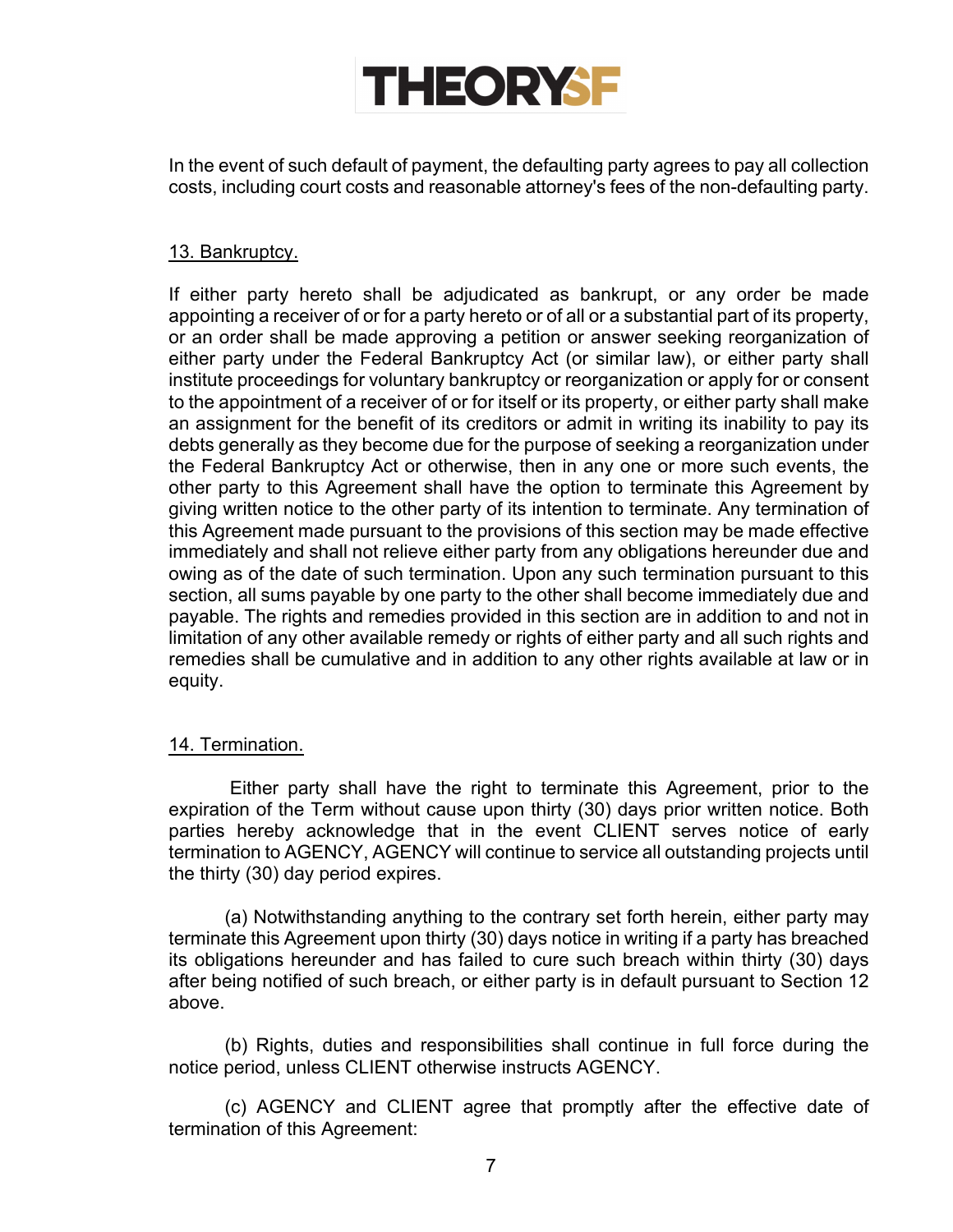

AGENCY will transfer, assign and make available to CLIENT or its designated representative, all property and materials in the possession or control of AGENCY belonging to CLIENT, including, but not necessarily limited to, all advertising materials, information, data, files, reports and other written documents of whatever type or nature, which have come into AGENCY's possession from CLIENT, including the "Confidential Information" as set forth in Section 8 and any intellectual property as set forth in Section 11 contained above herein, or which relate to CLIENT's business, and materials and work in progress prepared by AGENCY for CLIENT CLIENT agrees to accept such transfer and assignment and to reasonably cooperate with AGENCY in effecting the same.

AGENCY shall give all reasonable cooperation toward transferring with approval of third parties in interest all reservations, contracts and arrangements with advertising media or others, for advertising space and time, or materials yet to be used, and all rights and claims thereto and therein, upon being duly released from the obligations thereof. Any contracts or commitments that cannot be transferred or assigned to CLIENT shall be carried to completion by AGENCYs and paid for by CLIENT in accordance with the terms of this Agreement.

#### 15. Entire Agreement.

This Agreement constitutes the entire agreement and understanding between the parties hereto with respect to the matters herein set forth. This Agreement may be amended or modified only by an agreement in writing signed by both parties hereto.

#### 16. Notices.

Notices shall be sent by certified mail or overnight courier to the following address: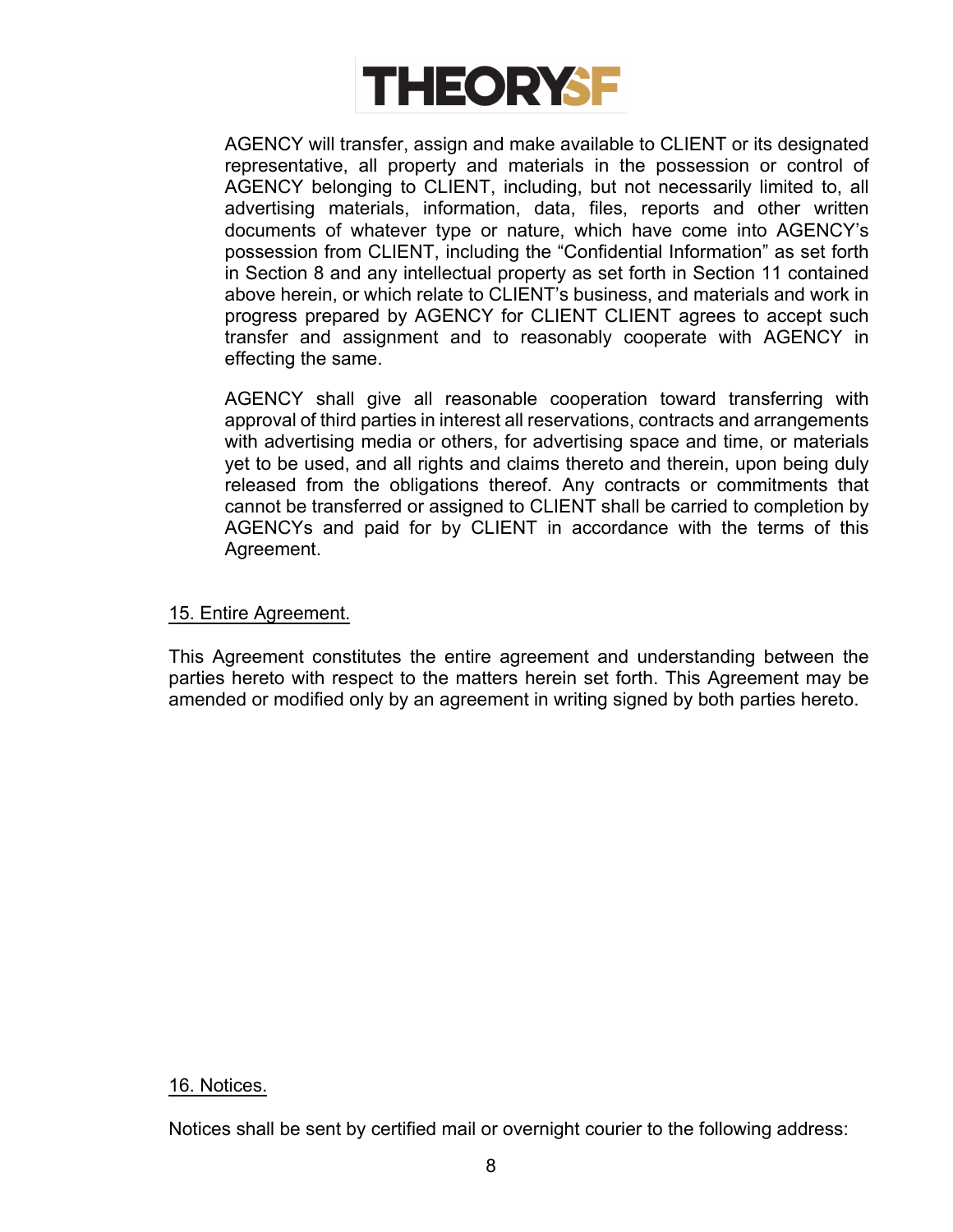

If to CLIENT: Alan Humason Executive Director MCTC. 345 N. Franklin Street Fort Bragg CA 95437

If to AGENCY: Russell Quinan President TheorySF LLC 500 Montgomery St San Francisco, Ca 94111

#### 17. Waiver.

No waiver by either party of any breach, default or violation of any term, warranty representation agreement, covenant condition or provision hereof shall constitute a waiver of any subsequent breach, default or violation of the same or other term, warranty, representation, agreement, covenant, condition or provision.

#### 18. Severable Conditions,

If any condition, term, or covenant of this Agreement shall at any time be held to be void, invalid, or unenforceable, such condition, covenant, or term shall be construed as severed from the Agreement and shall attach only to such condition, covenant or term and shall not in any way affect or render void, invalid, or unenforceable any other condition, covenant, or term of this Agreement, and this Agreement shall be carried out as if such void, invalid, or unenforceable term were not embodied herein. This Agreement shall inure to the benefit of the parties and their successors, and assigns (provided the assignment does not violate the terms hereof) and shall be binding upon the parties, their successors, and assigns.

#### 19. Governing Law.

This Agreement shall be governed by the laws of the State of California (typically where the client is based). This Agreement may be executed in one or more counterparts, each of which shall constitute an original but all of which together shall constitute one and the same instrument.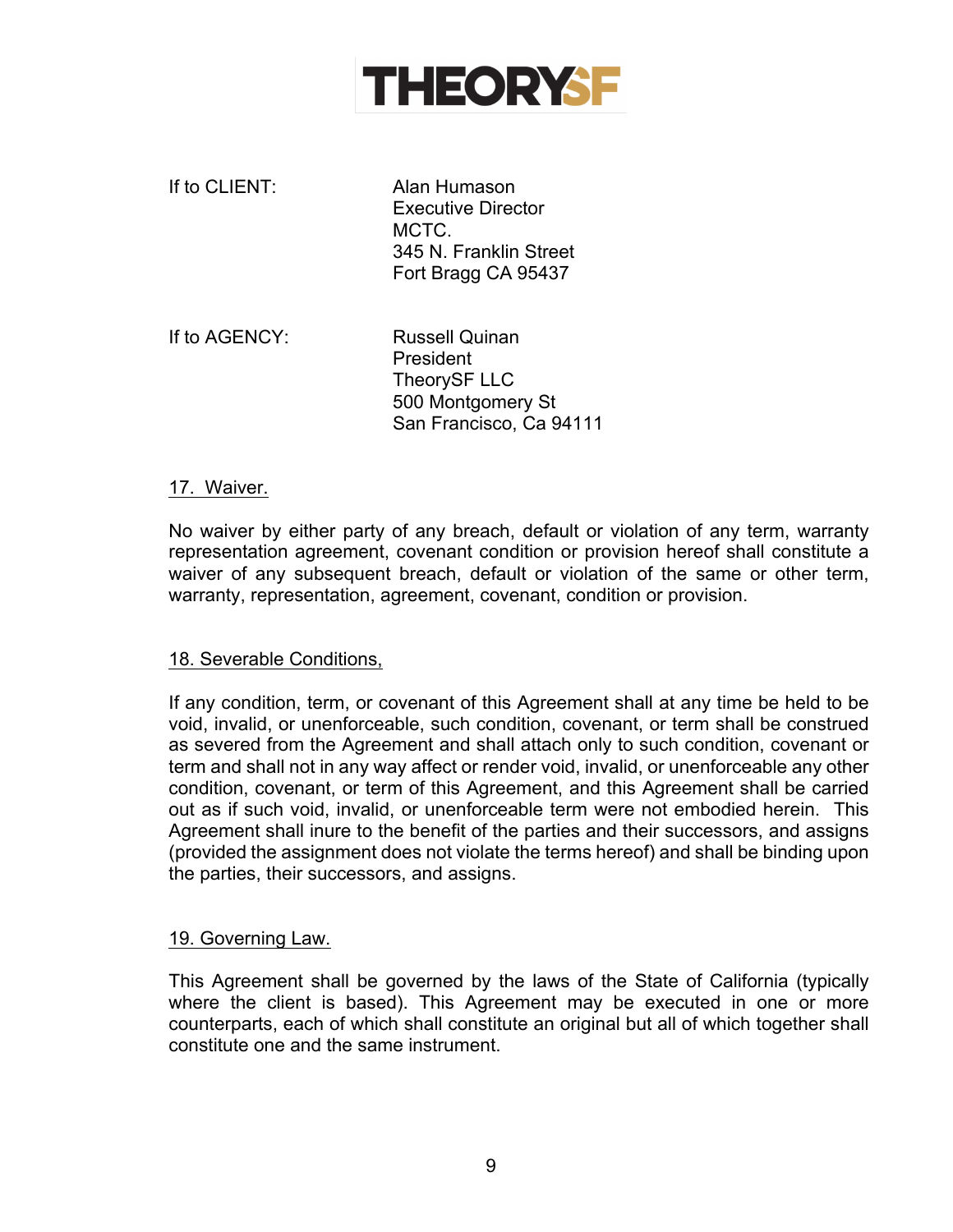

IN WITNESS WHEREOF, the parties have executed this Agreement as of the date and year first above written.

| V<br>◡<br>п<br>∟ |  |
|------------------|--|
|------------------|--|

**CLIENT AGENCY**

| By:   | n۰,<br>D, |
|-------|-----------|
| Name: | Name:     |

Title: \_\_\_\_\_\_\_\_\_\_\_\_\_\_\_\_\_\_\_\_\_\_ Title: \_\_\_\_\_\_\_\_\_\_\_\_\_\_\_\_\_\_\_\_\_\_\_\_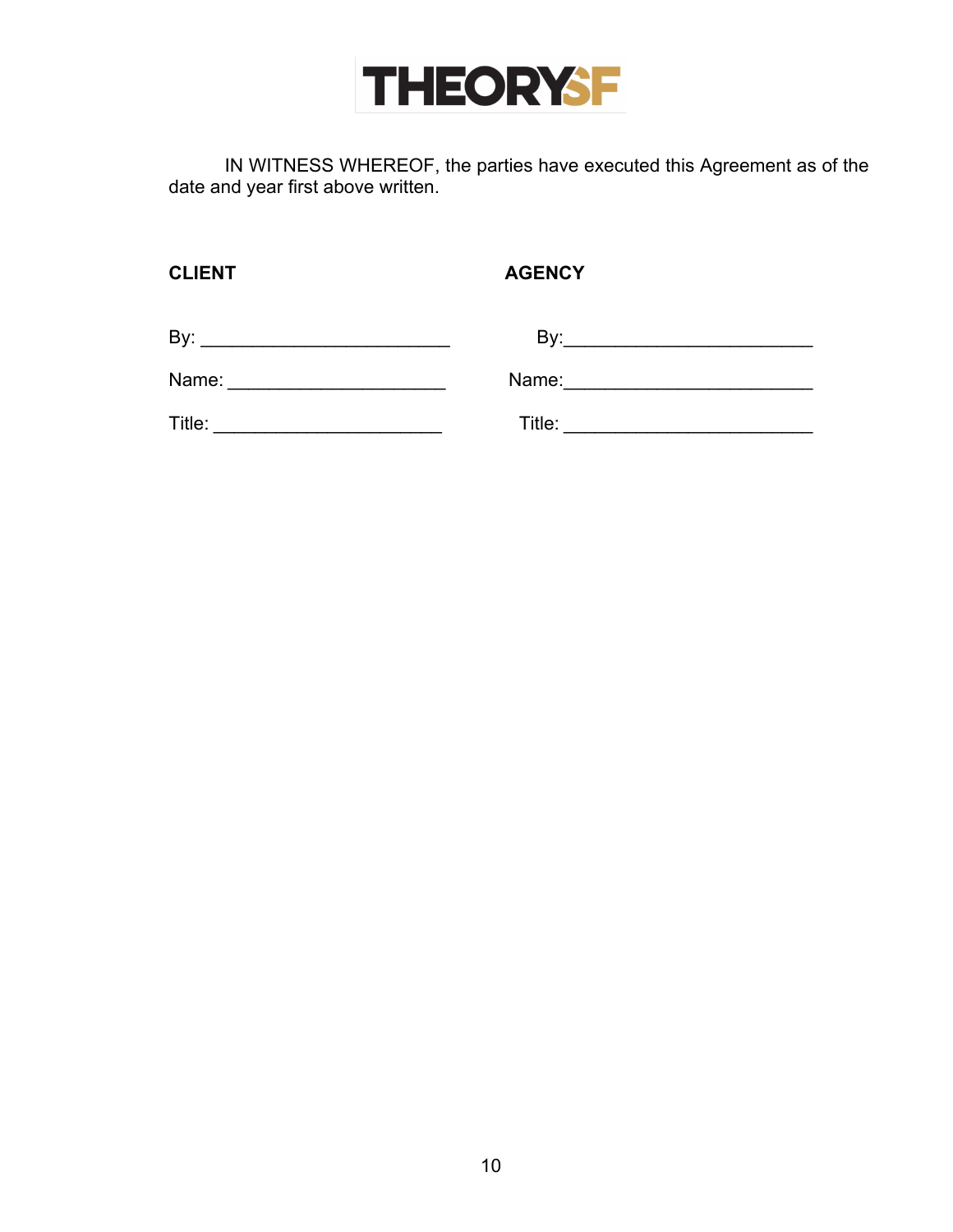

**Exhibit A SOW**

## **2017**

The 2017-2018 time period will focus on putting it into action so that it can start to impact and benefit the Mendocino County community.

This time period will focus on applying our brand and strategy to all of our external communications tactics or "prospect touch points" that drive our targeted audience segments to learn more about us. Additionally, TheorySF will continue to guide MCTC throughout the year with respect to oversight of all programs, including social media, developing all creative tactics in the approved plan as well as supervising the MCTC staff on implementation of brand guidelines, creative oversight, meeting support and reporting. We would like our fingerprints on absolutely everything and we have no problem hoping in a car and meeting with you as often as necessary. We believe in building relationships and not just "phoning it in."

#### 2017-2018 TACTICS

- 1. Website
	- a. Learning about Mendocino County is the second critical stage of your sales funnel. It will require an engaging/creative web presence that "speaks" to our audiences in their language and in a visual and content style they will appreciate. We happen to know this Bay Area audience very well and will excel at attracting them.
	- b. Our first goal will be to get The VMC website in order and have it accurately represent our new brand positioning, brand look and feel and acquisition messaging. Since the site currently receives good organic traffic from a number of sources, we'll want to ensure that it is a well-oiled referring engine, able to sell and refer effortlessly.

As we shared in our presentation, we do not believe you need to rip and replace, as you already have a good solid foundation, we simply will want to update the graphics and messaging and make some technical tweaks to ensure optimal performance. Once our "catcher's mitt" is ready, we'll turn our attention to outreach and tactics that will inspire our audiences to explore and choose Mendocino County for their getaway needs.

- c. Budget to reskin the current website: \$50k (Estimate only)
- 2. Online Advertising -- Programmatic Media Buying for high ROI
	- a. Programmatic media buying, marketing and advertising is the algorithmic purchase and sale of advertising space in real time. During this process, software is used to automate the buying, placement, and optimization of media inventory via a bidding system.
	- b. Essentially, we're going to use the latest tactics in media targeting and buying to cost effectively deliver our online communications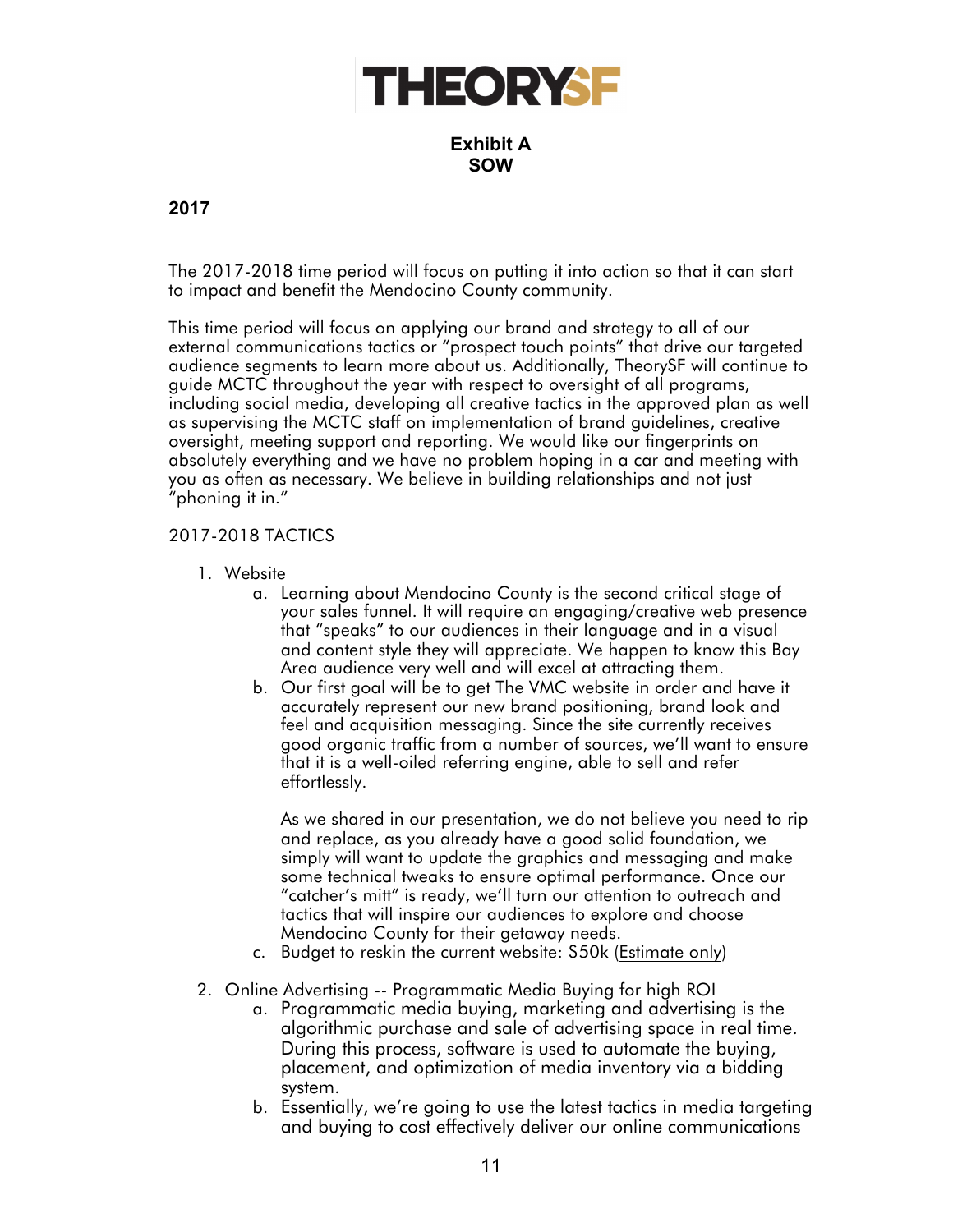

in real time to those that meet our demographic and psychographic profiles and are currently looking for getaway locations. Our marketing will have no waste.

- c. Costs: We would like to apply at least \$80,000 to online media buying. This amount would generate anywhere from 8 million impressions to 16 million impressions depending on level of premium space purchased. Cheap, remnant media inventory would not be considered as you may as well burn your budget to get a better outcome.
- 3. Online Partnerships
	- i. We believe that some of your online partnerships are working and some are not. To that end, we would like to review all paid partnerships to see if they can hit the bar we will set to stay a partner. As a result, we expect to save some money on current non performing partners while doubling down on others that drive real business for Mendocino County.
	- ii. Budget: \$30,000
	- b. Shareable Online Videos
		- i. The hottest thing on the internet right now to support the purchase funnel is shareable videos. We would like to professionally produce perhaps 6-8 videos that each showcase a different side of Mendocino County. These would help inspire viewers to check us out and share with friends. Also, great to promote on our own social media pages.
		- ii. Budget: \$30,000
	- c. Agency Service fees
		- i. In order to manage and coordinate all of the above elements, we would propose a \$8,333/Mo. retainer. We would not charge mark ups. Our time will be balanced between strategic, account management and creative time. We believe some months will need more management and others will need more creative. We'll be as flexible as possible with your monthly fees to ensure we're delivering on exactly what you need. Furthermore, we recommend a "look back" after 6 months to determine if we are servicing the account properly or need to make any adjustments to team, time or fees. Our blended rate is \$220/hr. which equates to approximately 38 hours per month.
	- d. Budget Adjustments
		- i. As we roll out tactics and monitor our performance, we would like the ability to optimize our budget to those tactics that prove successful, so to that end we view these budgets as flexible. For instance, after review, we may want to apply the online partnership budget to online advertising or vice versa. We just ask for your flexibility